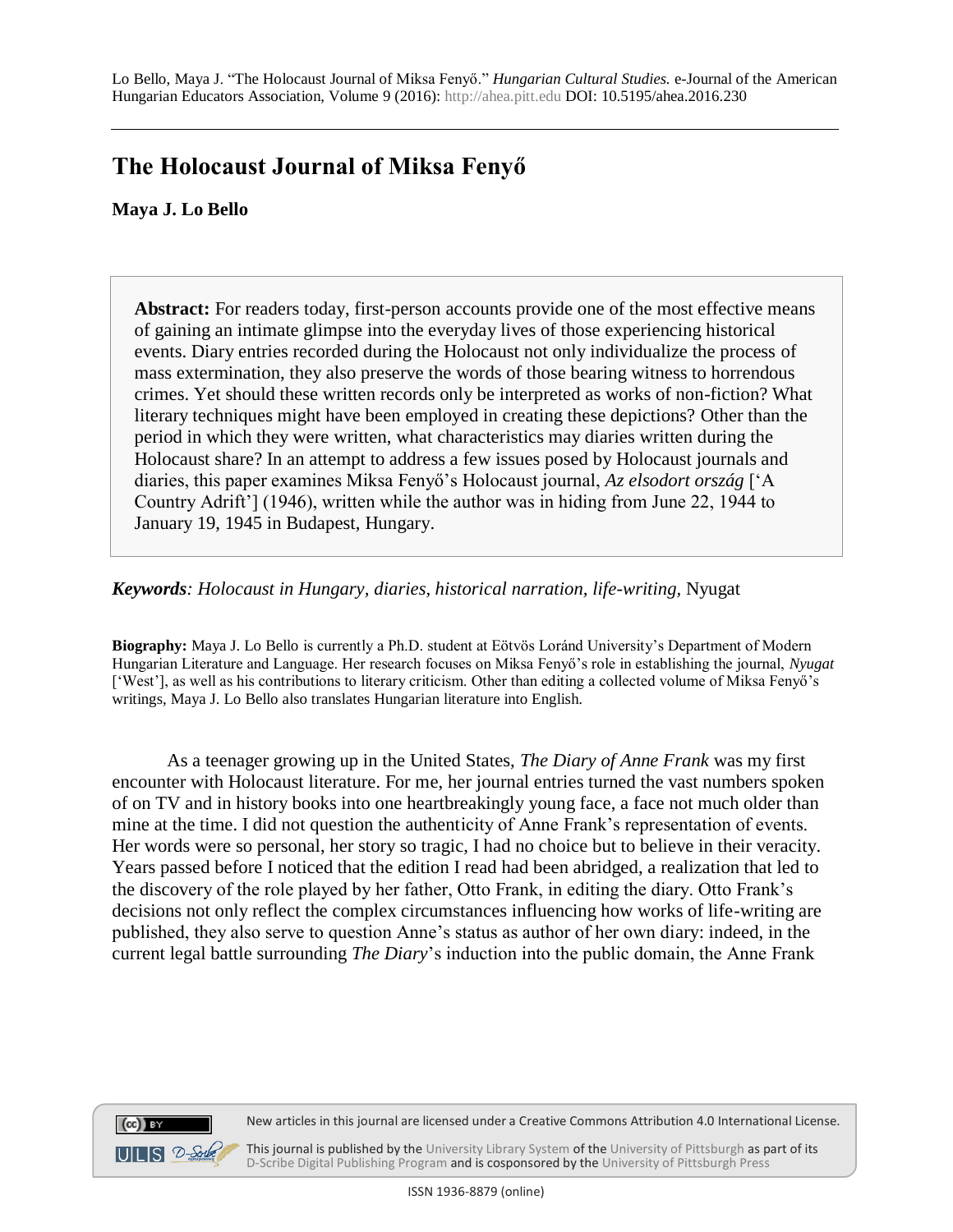Foundation argues that Otto Frank earned the book's copyright, not Anne.<sup>1</sup> While these circumstances do not alter the impact Anne Frank's diary had on me, they do reveal a number of questions relevant to the nature of diaries and their role in bearing witness to historical events. Do readers place too much of a burden on individualized accounts when using them to confirm the daily events of mass extermination? As Francine Prose argues in her book, *Anne Frank: The Book, the Life, the Afterlife* (2011) should a text written with the purpose of bearing witness also be viewed as a work possessing literary worth? Would approaching a Holocaust journal as a work containing literary aspects undermine the text's plausibility? What role does the author's identity play in relating an authentic depiction of the Holocaust?

It is my intent to examine these questions in relation to Miksa Fenyő's Holocaust journal, *Az elsodort ország* ['A Country Adrift']. Within Hungary, Miksa Fenyő (1877-1972) is primarily known for his role as editor of *Nyugat* ['West'], a literary journal that spearheaded modern literary movements in Hungary from 1908 to 1941. Throughout roughly four decades of social upheaval, war, and chaos, Fenyő published countless critiques, reviews, and essays in *Nyugat* while also acting as executive director of GYOSZ (National Association of Manufactuers), a powerful lobbyist group formed in 1902 with the aim of promoting industry in Hungary. A member of the Hungarian Parliament from 1931 to 1935, Miksa Fenyő's prominent role in Hungary's literary, economic, and political scene came to a halt in 1938, as a result of the Anti-Jewish Decrees. Forced into hiding during the Holocaust, Fenyő recorded a rare glimpse into the decisions made by Hungary's most influential figures at the time. Following its recent republication in Hungarian, Fenyő's journal has ignited the interest of journalist and historian alike due to its value as a source of information on the Holocaust in Hungary. In spite of Fenyő's strong ties to modern Hungarian literature, his significant critical oeuvre, or the number of literary figures and works mentioned in his journal, *Az elsodort ország* is categorized as either history or politics in Budapest's main bookstores.

Originally published by Révai Publishers in 1946, the second edition of Fenyő's journal was reprinted by Magvető Publishers in 1986. While the publisher describes this version as a "corrected edition," within the context of Kadarist Hungary "corrected" actually meant "truncated," or—to put it bluntly—"censored." In spite of the fact that roughly half of the original text was excised, this circumstance is indicated nowhere within the text itself. Unwary readers therefore had no way of knowing what had been removed or altered in the second edition of Miksa Fenyő's journal, the version most accessible to readers. The immense difference between *Az elsodort ország*'s first and second editions emphasizes how vulnerable this type of text is to the whims of those into whose hands they fall. Compared to other prose works, it is far too easy to make a day or two disappear from a personal diary.

Released in 2014 by Park Publishers, the journal's third edition is therefore a highly welcome turn of events in the history of this text. Not only does the new edition reinstate *Az elsodort ország*'s text to its first Révai edition, footnotes also explain the international and local events to which Fenyő refers. Additionally, the journal is followed by a note from the editor

 $\overline{a}$ 

<sup>&</sup>lt;sup>1</sup> http://www.npr.org/sections/thetwo-way/2015/12/31/461606275/mein-kampf-enters-public-domain-arguablyanne-franks-diary-may-too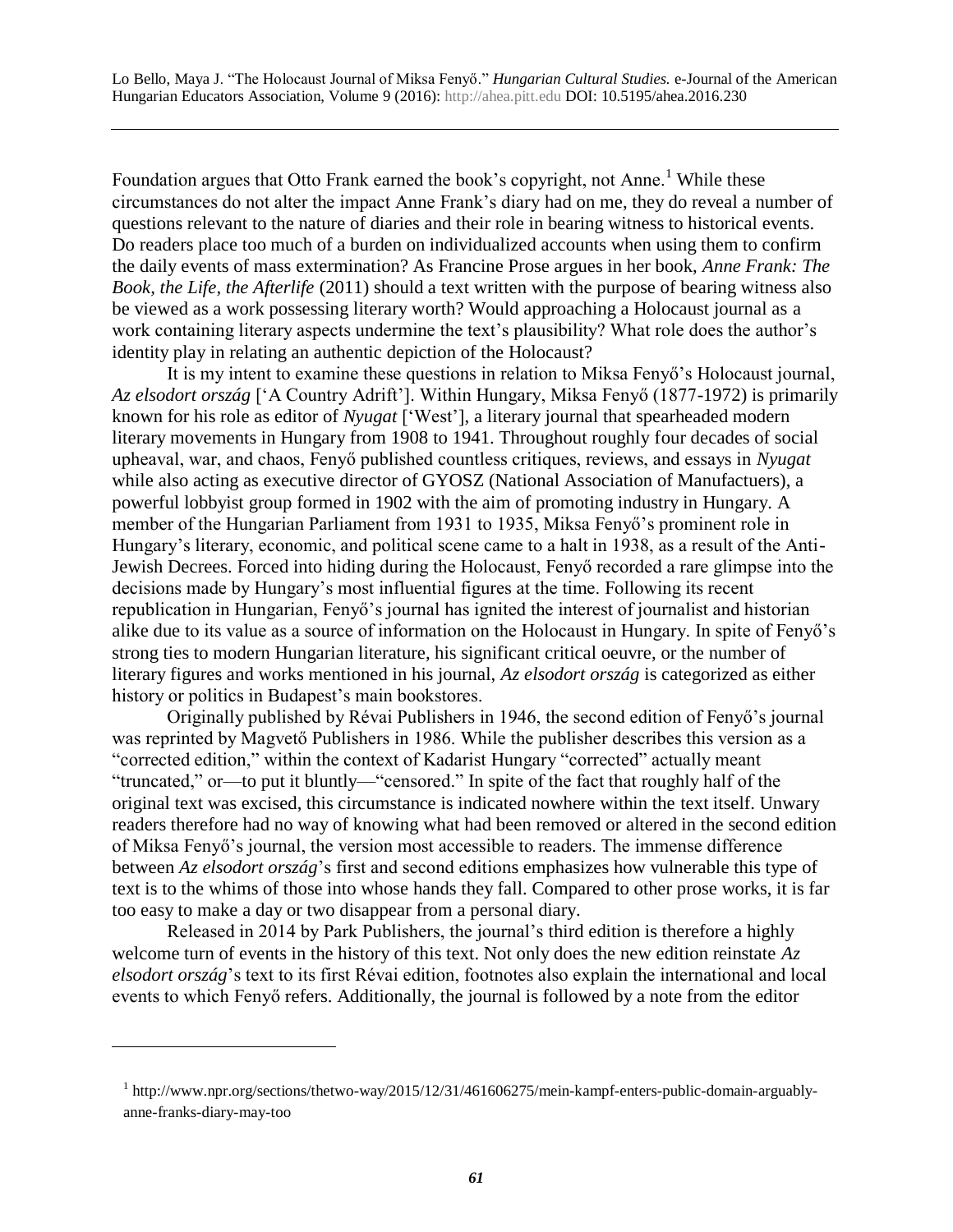containing a brief overview of the text's publication history, including the circumstances surrounding its latest inception. An index of names summarizes the multitude of personalities found in Fenyő's narrative, thereby enabling readers to locate and track the presence of various well-known figures in the text itself. Important details pertinent to Fenyő's private life are also provided. Most significantly, the third edition reveals the identities of people Fenyő protected by only using their initials. This highly valuable information would not be available to today's readers without the help of Fenyő's only surviving son, Mario D. Fenyo, who experienced many events described in the journal. The third edition of *Az elsodort ország* aptly demonstrates how the participation of other family members or confidantes is often needed to render these somewhat encoded works comprehensible to the ordinary reader.

Unlike Anne Frank's journals and notes, the whereabouts of the original manuscript for *Az elsodort ország* remains unknown; it is therefore impossible to know what form(s) the text may have originally taken. The first Révai edition must be viewed as its most authentic version, as it was published during Fenyő's lifetime. In an exchange witnessed by Mario D. Fenyo, the author informed Révai's editor that he would only allow publication if no changes were made to his journal. In *Az elsodort ország*'s introduction, Miksa Fenyő explains why he did not amend statements proved incorrect after the war: "True, it would not have been right for me to change one letter of these entries, not even for the sake of historical accuracy, because these notes do not belong to me, but to all who were persecuted, all who spent those terrifying ten months pressing their shoulders and their hearts against the thin boards of a door being beaten down with the rifle butts of a murdering horde" [*Hát igen, ezeken a följegyzéseken nem volt szabad semmit sem változtatnom, még a történelmi igazság kedvéért sem, mert nem is az enyémek ezek, hanem minden üldözötté, kik abban a rettenetes tíz hónapban vállukat, szívüket nekifeszítették a*  vékonydongájú ajtónak, melyet a gyilkosok tömege puskatussal döngetett] (Fenyő 2014: 10).<sup>2</sup> While Fenyő clearly intends his personal account to represent the collective, he ends the introduction with a note reiterating that no further commentary was added to his journal, for his aim was to write his experiences, not history. Miksa Fenyő consciously places his work in an unsettling juxtaposition of personal vs. collective, the writing of history vs. a telling of events. The unique nature of this authorial strategy called my attention to the fact that *Az elsodort ország* may differ drastically from other Holocaust diaries.

Before Fenyő's journal can be compared to any other first-person account of the Holocaust, the nature of Miksa Fenyő's personal identity deserves further examination. Like many intellectuals of Jewish origin at this time, Fenyő was thoroughly assimilated into Hungarian culture. Born Miksa Fleischmann, he took the Hungarian name of Fenyő as a young man. Although he did not actively participate in any type of organized religion, Fenyő did convert to Catholicism. Fluent in French, German, and Italian, well-versed in Latin as well as ancient Greek, Fenyő wrote exclusively in Hungarian while also using his knowledge of foreign languages to quote from a staggering array of European literature in the original. In spite of the fact that the journal contains vivid portrayals of Fenyő's formative years, no mention is made that any language other than Hungarian was present in his parent's Jewish home. In his later

 $\overline{a}$ 

<sup>&</sup>lt;sup>2</sup> All translations from Hungarian are my own.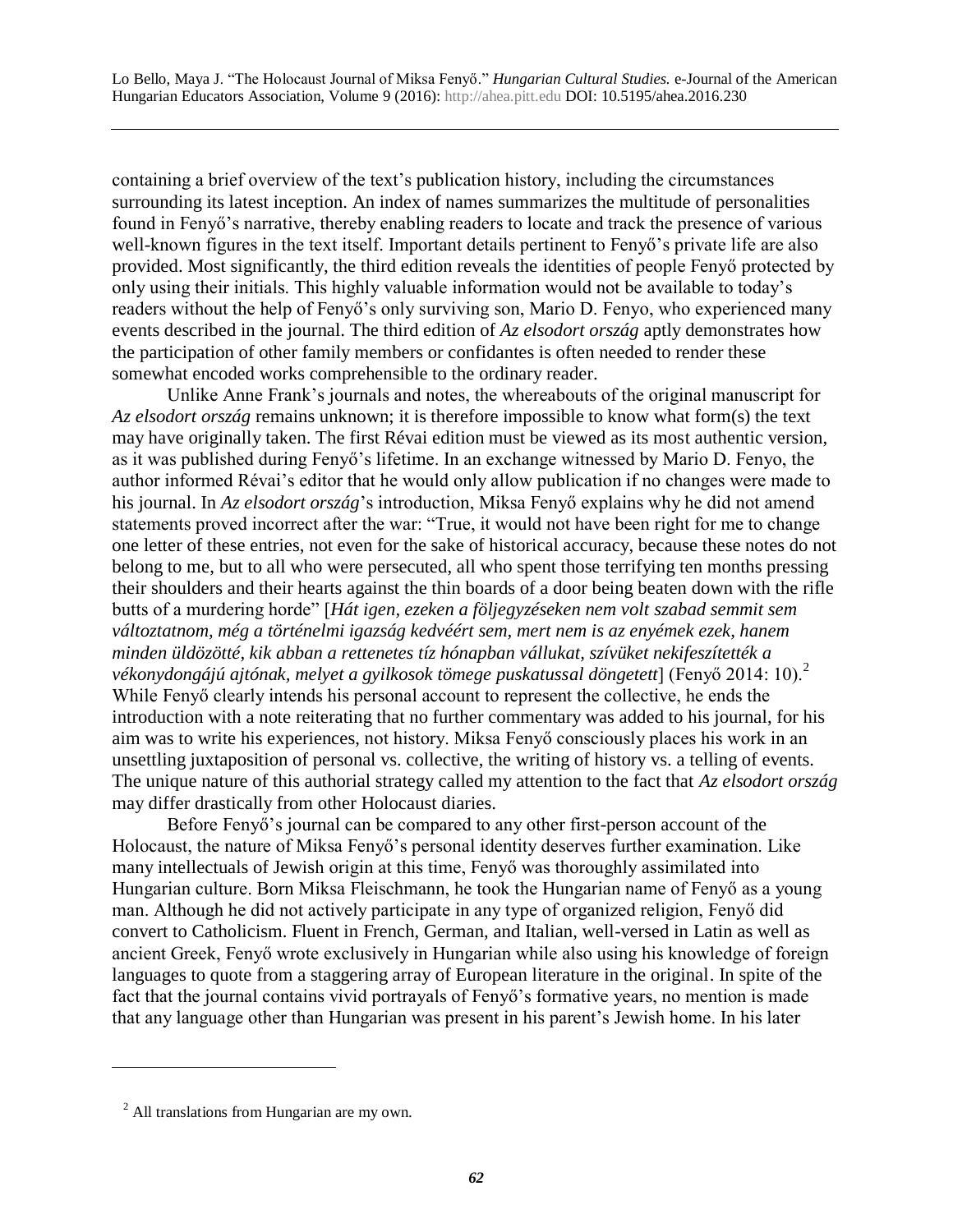memoir, Fenyő offhandedly mentions that he could read Hebrew but did not understand Jewish rituals conducted in this language (Fenyő 1994: 23-41). He also remarks that he had not learned German by the time he began secondary school at the Lutheran Gymnasium in Budapest (Fenyő 1994: 25-26, 34). At the same time, Fenyő never refuted his past and recorded many anecdotes describing his path from being the son of a Jewish tailor to editing Hungary's premier literary journal and participating in the powerful financial organization of GYOSZ. A staunch supporter of his birthplace, Mélykút, located at the tip of Southern Hungary, it is safe to say that Miksa Fenyő remains the only author to immortalize this small village.

Reading *Az elsodort ország*, it soon becomes clear that Fenyő can decry a world that allows thousands of Jews to be slaughtered, yet still separate himself from possessing a Jewish identity. Most tellingly, atrocities against "the Jews" ['*a zsidók*'] are quite oddly relayed by means of this definite article. In other words, no collective pronoun—such as "us" "we Jews," or "our fate"—is included in an account that follows everything from his own captivity to the inhuman conditions at the internment camp for Jews in Kistarcsa (Fenyő 2014: 323-324). While referring to "*a zsidók*" could be interpreted as a commonplace means of expression in Hungarian, as a grammatical tool it still situates Fenyő in a position facing the Jews he is observing, rather than sharing their fate. The following excerpt best exemplifies the paths Fenyő's writing takes when discussing "the Jews" and his own situation:

> Not to mention the Jews; I think of their fate with utter pity and horror. If there's anyone whom the word 'heroism' fits, well, this fits them. If it's possible to describe anyone as *vivere pericolosamente* ['living perilously'], well, this describes them.

> And yet how strange—even as a man finds himself overcome with such terror, imagining moment by moment what fate could befall his friends, his children, his own life, the most inconsequential, meaningless thoughts still come to mind. My suspenders aren't any good, must buy new ones. […] Must write and ask the Manufacturer of Canned Goods, Inc. how their cherry jam can be so excellent when their apricot jam tastes awful and smells like fingernail polish. The only toilet paper to be had is completely unfit for use; newspaper would be far better. Must make sure the grass in my villa's garden is kept trimmed. What a pity there's no candied fruit or bits of chocolate in fruitcake these days; how much worse it is on its own, with just almonds. Having my Jewish nose altered to an Aryan one wouldn't have been a bad idea.

> These thoughts and more come to mind; how ashamed I am of myself, as I view myself, a feeling always followed by an attempt at a cliché or two to keep up the cheer: this is the mystery of life, or at least the mystery of its progress. Such is life. *C'est la vie*. *Questa e la vita*. *So ist das Leben*. Just as Alfred Kerr, the critic I revered most as a young man, wrote in one of his reviews. Alfred Kerr—I wonder, can he still be alive? (Fenyő 2014: 89-90).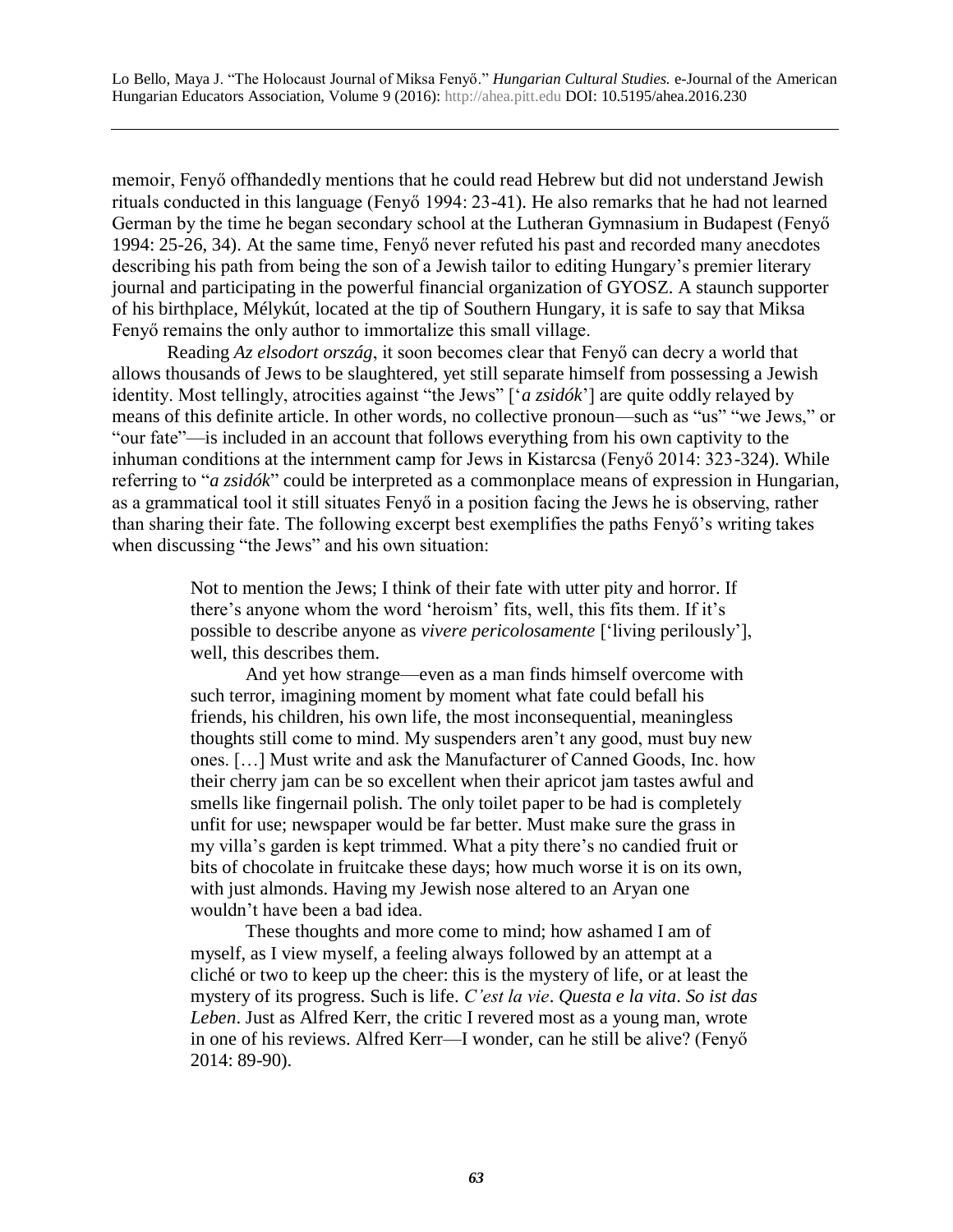[*A zsidókról már nem is beszélek; mély szánalommal és rémülettel gondolok sorsukra. Ha valakire illik a heroizmus szó, hát rájuk; ha valakiről elmondhatni, hogy vivere pericolosamente, hát róluk.*

*Milyen különös, hogy mialatt az ember tele van ilyen rémülettel, és minden pillanatban maga elé idézi barátai sorsát, gyermekei sorsát, a maga sorsát, a legsemmibb dolgokra is tud gondolni, a legjelentéktelenebbeket is elintézni. Nem jó a nadrágtartóm, újat kellene venni…Írni kellene a Konzervipar Rt.-nek, hogy ha ilyen kitűnő meggydzsemet tud csinálni, miért olyan pocsék, körömlakkszagú a barackdzsemje. A vécépapíros, amit mostanában kapni, használhatatlan; akár újságpapírt is lehetne helyette használni. Gondoskodni kellene arról, hogy a villa kertjében kaszálják a füvet. Kár, hogy a püspökkenyérben most már nincsenek csodoládédarabok és cukrozott gyümölcs; így egyedül mandulával, kevésbé jó. Zsidós orromat nem ártott volna árjává operáltatni.*

*Ezek és az ilyenek jutnak eszembe; elrestellem magam előtt magam, azután azzal a frázissal próbálom megnyugtatni magam: ez az élet titka, vagy legalábbis a fejlődésé. Ilyen az élet. C'est la vie. Questa e la vita. So ist das Leben. Ahogy Alfred Kerr, ifjúkorom kedves és megbecsült kritikusa írta egy bírálatában. Alfred Kerr, vajon él-e még?*]

This excerpt not only exemplifies the fluid, literary style, tight composition and ironic, conversational tone found throughout Fenyő's journal, it also displays how Fenyő differentiates between his own fate and that of "the Jews," "they," or "them." To be fair, Fenyő adapts a similar distance when examining his own, inner world, as signaled by his customary switching to the third-person singular of "a man" or "a person," rather than using the first-person. When judging himself, this distance works to draw the intimate details of his personal thoughts even closer: he is dissecting pieces in order to gain a better understanding of the whole. Throughout this process, his highly ironic reference to his Jewish nose is the closest he comes to equating himself with "the Jews," a weighted comment he tacks on when least expected, following a list of inconsequential items. As black as Fenyő's "punchline" is, his nose is the only physical feature mentioned in an entire range of worldly trappings and inner processes (apparel, digestion, defecation, his former villa) that are seemingly given a more prominent position in the passage. The lack of importance Fenyő places on a feature that has little to do with his inner world indeed, it only appears in connection with the possibility of being altered—demonstrates what consequence something so very mundane can possess. It does not, however, bring Fenyő any closer to identifying himself with "the Jews" he sincerely pities in the first sentence.

Analyzed within the context of Fenyő's literary past, Alfred Kerr's name circles back to the beginning of Miksa Fenyő's critical career, when Fenyő was dubbed "the Hungarian Kerr" (Kosztolánczy 2009:147) for his devotion to this German theatre critic's work. In some ways the melancholy question, "can he still be alive?" refers not only to Alfred Kerr, but also hints of doubting whether Fenyő-as-critic has still survived. Indeed, the entire journal could be interpreted as a dogged attempt to maintain "the right to criticism," ['*a kritika joga*'] (Fenyő 2014: 69) as he calls it, the critical stance Fenyő clings to as the most essential aspect of his identity. With its style and composition, *Az elsodort ország* attests to the fact that Miksa Fenyő remained the highly gifted, articulate critic he was, even while living under constant threat.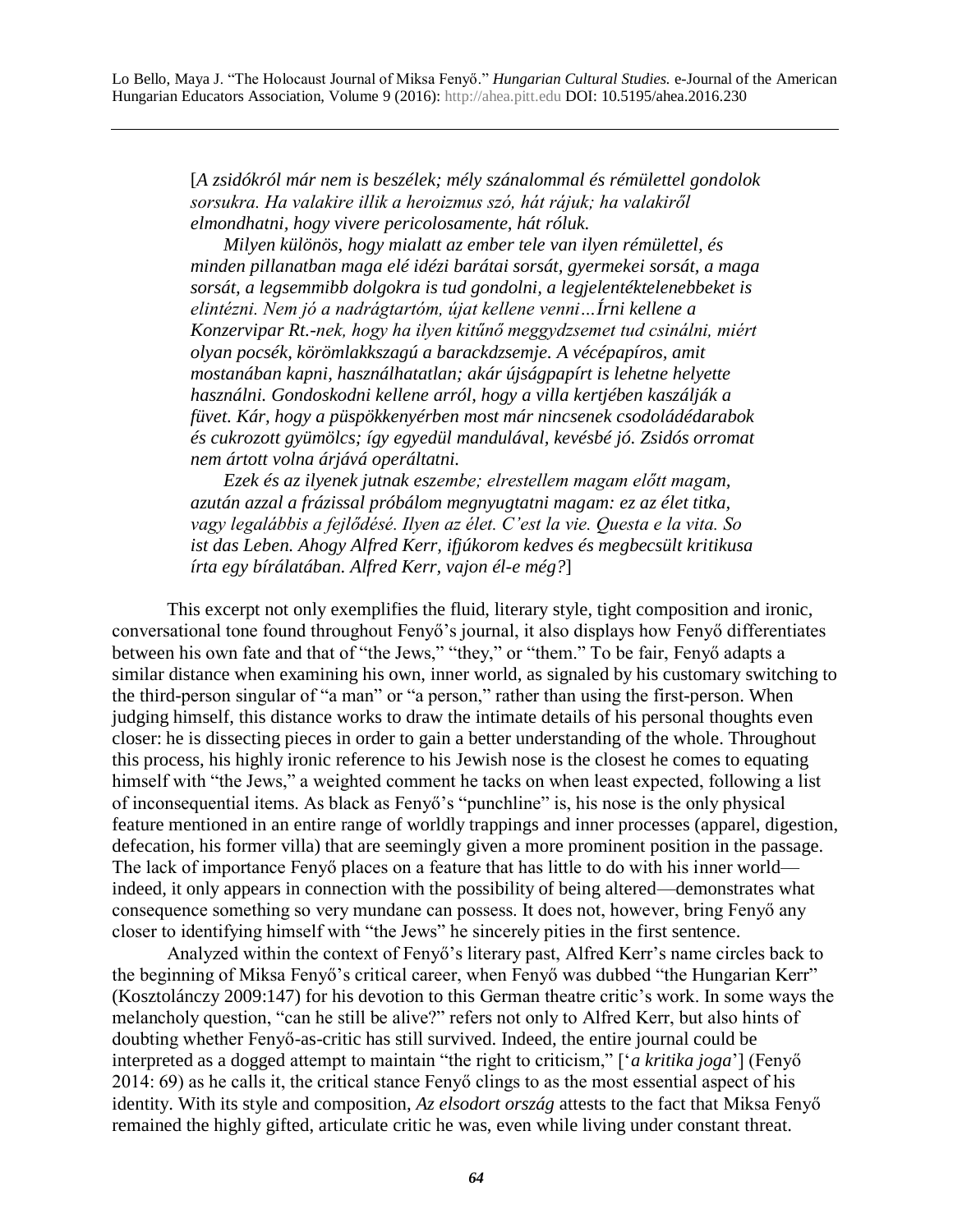Thanks to Fenyő's extensive social network, he was able spend the final year of the war hiding in the homes of friends. Fenyő's connections even made it (at least theoretically) possible for him to leave Hungary. In fact, Fenyő returns to the question of emigration various times in this narrative; each time he reiterates that he could not leave. Doing so would deny him his only remaining role, the kind of active observation he contrasts to the "passive on-looking" (Fenyő 2014:150) he would be forced to do if he left Hungary. On November 2, 1944, Fenyő feels he should still make use of his connections and apply for Swedish passports, a decision that unleashes an onslaught of guilt and self-castigation (Fenyő 2014: 380) over showing disloyalty to a country that had admittedly stripped him of every aspect of his citizenship. When the passports cannot be attained, Fenyő merely comments, "This was news I was glad to hear, it lifted a heavy weight off my soul. (As to the reason for this heaviness of soul, no rational explanation can be offered.)" [*Örültem a hírnek, lelki nyomás alól szabadított fel. (Mely lelki nyomásnak nem is tudnám józan okát adni*] (Fenyő 2014: 386). More than any other incident relayed in *Az elsodort ország*, Fenyő's inability to accept escape under a Swedish passport illustrates how deeply he identified himself as Hungarian.

In spite of the distance Miksa Fenyő places between himself and Jewish Holocaust victims, he reacts to his ordeal the way many Jews did: by maintaining a record of events. Must an author have retained his or her Jewish identity in order to be deemed an authentic source for relaying the Holocaust? While this question cannot be completely answered, it is inadvertently addressed in the next episode: desperate to leave his hiding place for a short walk, Fenyő grows a beard to mask his identity. He ruefully comments: "Ria [his wife, who was not Jewish] brought Mario today. I was very happy to see him. He doesn't approve of the beard I'm growing. Nor does Ria. She says it just emphasizes my already Jewish appearance even more, something she finds quite unnecessary" [*Ria ma elhozta Mariót. Igen örültem neki. Nem helyesli, hogy szakállt növesztek. Ria sem. Azt állítja, hogy ez még csak jobban hangsúlyozza zsidós kinézésemet, ami szerinte felesleges*] (Fenyő 2014: 195-196). Just as references to his "Jewish nose" appear throughout the journal, Fenyő's "Assyrian appearance grows and grows" [*Szakállam és asszír kinézésem nőttön-nő*] (Fenyő 2014: 205) along with his beard. Living as a Holocaust victim, an individual's true identity is no longer relevant: no matter how far he distances himself from being Jewish, Fenyő's reflection in the mirror still shows the same "crooked nose" or bushy beard found in the grotesque, anti-Jewish propaganda of the time. This image is also how Fenyő fears others perceive him when he finally takes a walk down the street: "This afternoon I walked down the street for the first time in two months, to go to the dentist—two houses down. Every person I came face-to-face with asked the same thing: why wasn't the crooked-nosed Jew wearing a yellow star" [*Ma délután kimentem az utcára; két hónap óta először, a fogorvoshoz, két házzal odébb. Aki szembejött velem, mind azt kérdezte, miért nincs a görbe orrú zsidón sárga csillag*] (Fenyő 2014: 82). Fenyő's offhand remarks reveal how dictatorships strip away personal rights and freedoms while simultaneously rendering individuals into caricatures of their previous selves. For me, this reveals the Holocaust's true face in one of its most authentic forms.

At the same time, David Engel's analysis of how threat was perceived in Warsaw ghetto diaries leads to the observation that eyewitness accounts devote remarkably little space to predicting the intentions of Nazi occupiers; diaries therefore do not serve as a predominant basis for determining what ghetto inmates understood about the events unfolding around them (Engels 1999: 81). In this respect, Fenyő's journal is markedly different. An incredible feat in its own right, Miksa Fenyő was already aware of the threat posed by Nazism when he published his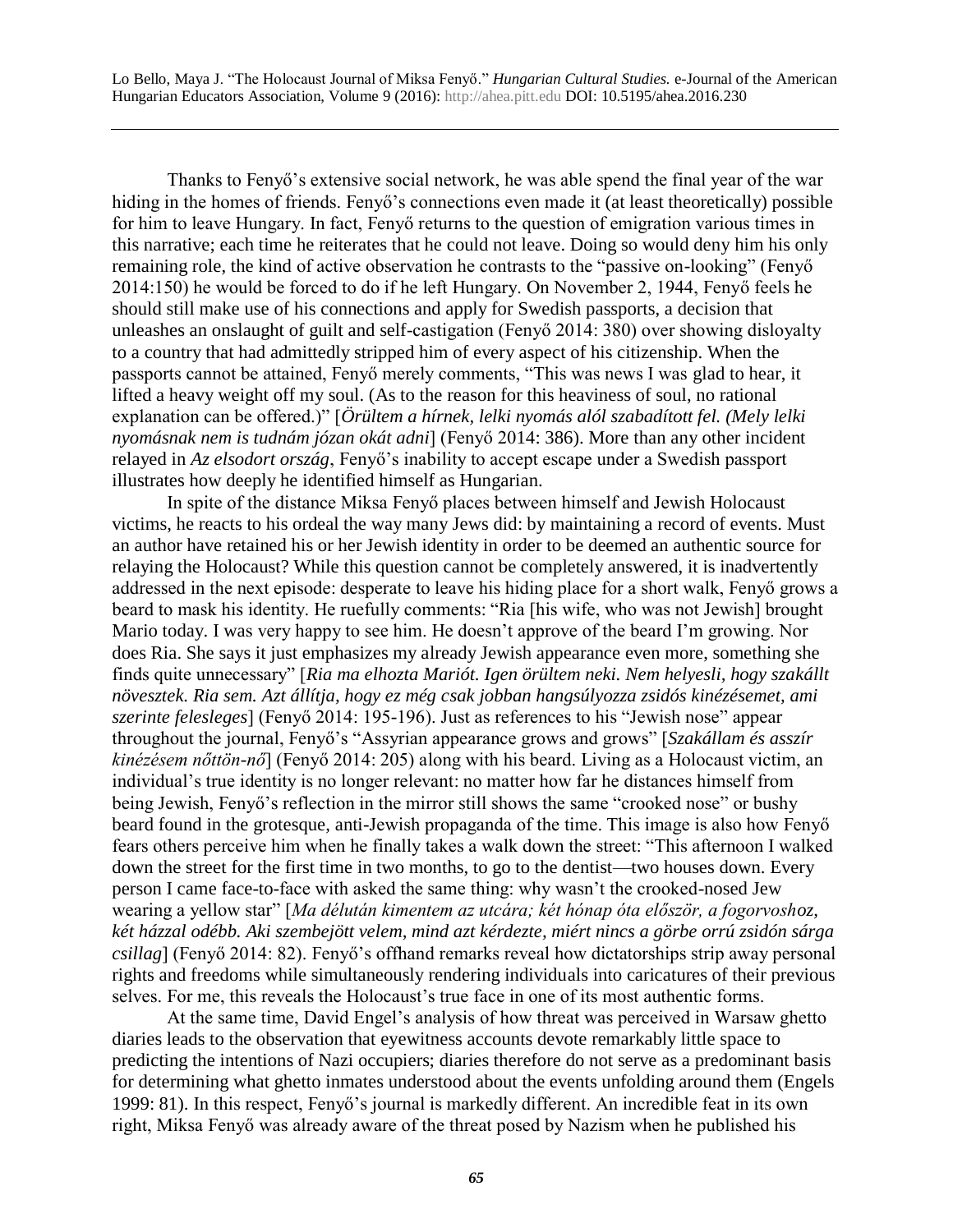study, *Hitler*, in 1934. His journal clearly describes the deportations, the robbery of Jews, the attitudes of everyday people willing to turn a blind eye. Fenyő understands all too well what is happening. His comprehension makes it impossible to claim that these events were hidden from view, that nobody in this period had any way of knowing. At one point he records a visit by F. Ödön, a source for information on the events unfolding outside Fenyő's hideaway: "Today I was visited by F. Ödön, someone quite well-informed of what is happening to Jews; he said that according to numbers gathered by the Jewish religious community, roughly six-hundred thousand Jews have been dragged off—yet it's possible they haven't all been killed. He informed me of horror after horror, committed by the Gestapo, all on its own, but assisted quite often by the Hungarian guard and police" [*Ma fölkeresett F. Ödön, aki a zsidókkal történtekről meglehetősen jól van informálva; elmondotta, hogy a zsidó hitközség adatai szerint közel hatszázezer zsidót hurcoltak el; lehet, hogy nem mind ölték meg. A borzalmak egész soráról informált, melyeket a Gestapo követett el, önállóan, de igen gyakran a magyar csendőrség és a rendőrség asszisztenciájával*] (Fenyő 2014: 335-336). A few entries later, Fenyő also refers to "*ozvicei*," (Fenyő 2014: 339) his spelling of the Polish word for Auschwitz, *Oświęcim*.

In his review of *Az elsodort ország*'s third edition, László Márton expresses his dissatisfaction with Fenyő's interpretation of the times and argues that a man of such education and knowledge should have gone further in rooting out the underlying social and historical causes for the war, rather than merely blaming Hitler for its outbreak (Márton 2014: 21). Márton's calling of Fenyő to account for his lack of deeper insight into the workings of his own time sparked a detailed reply by the historian, Gábor Gyáni. Concerning the issue of accountability in connection to Fenyő's journal, Gyáni states that the historical documents represented by such journals offer a rare glimpse into how people felt, thought, and reacted during a given historical time. As such, Gyáni feels it is mistaken to demand that their authors be aware of factors or events that could only be known by readers living in the present. (Gyáni 2014: 1259). As rational as Gyáni's advice is, Márton's opinion shows how Holocaust diaries are not only vulnerable to censorship, but also to an impossibly high level of moral and ethical accountability.

Given his status as a respected novelist, I find it surprising that Márton's review only hints at a few of *Az elsodort ország*'s literary aspects, instead glossing over many of this work's key literary characteristics in favor of its political/historical content. While Gyáni's interpretation marks the first recent attempt to analyze Fenyő's journal from the point of view of a historian, no effort has been made to dig deeper into *Az elsodort ország*'s possible value as a work of literature. To begin my own examination of Fenyő's journal as a literary text, I turn to David Roskies's reading of Yiddish diaries from the Warsaw ghetto and his description of how these texts demand readers learn how to tell "Holocaust time." According to Roskies, "Holocaust time" entails a sense of duration that becomes an entirely unique, highly individual interpretation (Roskies 1999: 17) of time as bifurcated time, "time cut in half, time-before and time-after; the basic demarcation of time in the literature of the Holocaust" (Roskies 1999: 19). Furthermore, Roskies emphasizes that the greatness of the *Oyneg Shabes* Archive—a courageous project led by the historian, Emanuel Ringelblum, in an attempt to document events in the Warsaw Ghetto lies not only in its rigorous dedication to documenting daily life in the Warsaw ghetto, but also in the fact that "…in the aftermath of the Great Deportation, each surviving chronicler was forced to become threnodist, an interpreter, a theologian, a poet—a new synthesis had to be found." As Roskies asks, "Where, then, does one seek the truth about the destruction of the European Jewry?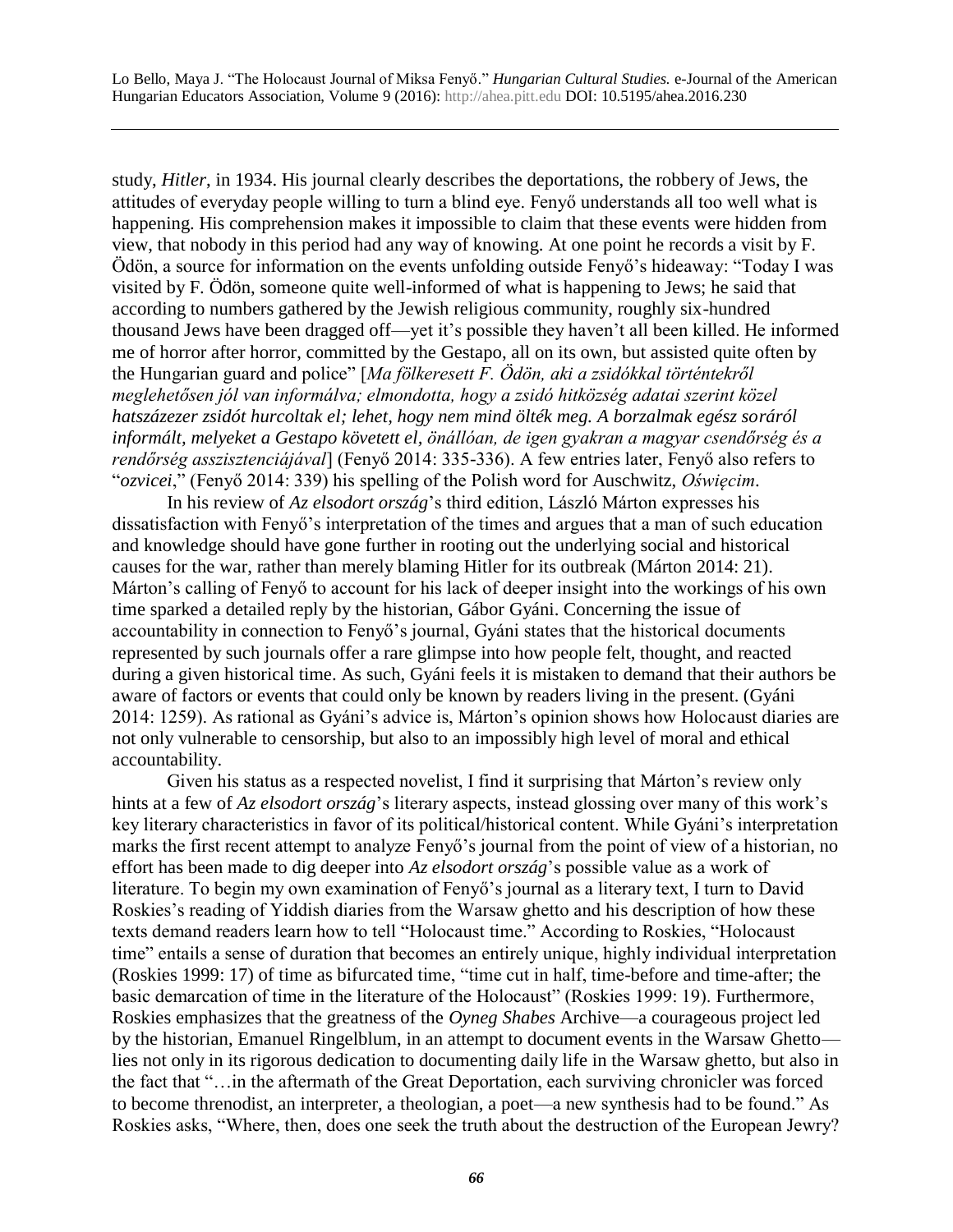Does one find it in the documentary truth of eyewitness accounts or in the subjective truth of the witness-as-threnodist" (Roskies 1999: 27)? As relevant as his question is, Roskies's interpretation does not address the fact that creating an individualized sense of time while simultaneously melding reality into a form of lamentation are issues pertinent to the realm of literature.

In the case of Miksa Fenyő's journal, David Roskies's description of "Holocaust time" is particularly apt. During his captivity, Fenyő understandably counts the days till the war is over, when he and his family can be free again. Each month spent in captivity is marked, predictions are made concerning the war's end, personal anniversaries serve to mark the duration of this individualized time referred to by Roskies. This, however, is just one role time plays in *Az elsodort ország*. In fact, strange as it may seem, the process of living in "Holocaust time" provided Fenyő with a wealth of opportunities in crafting his work. It is the reader's task to trace the many things time represents in this personal account.

As László Márton also observes, Fenyő deliberately employs time as a dramatic device driving his narrative (Márton 2014: 21). Each time Budapest is bombed, Fenyő regularly intersperses his entries with the time of each explosion or air-raid siren, rendering an essay-like composition into a tense depiction of intellectual endeavor in the face of absolute war. For the reader, brief recordings such as "American bombs are falling at this very moment" [*e pillanatban sűrűn hullanak az amerikaiak bombái*] (Fenyő 2014: 29), "9:45. Alarm sounds" [*9 óra 45. Riasztás*] (Fenyő 2014: 223), and "12: 45. Air raid over" [*12 óra 45. Légiriadó elmúlt*] (Fenyő 2014: 225), punctuate Fenyő's musings in a way that not only brings the war closer, but symbolically recreates the feeling of the banging rifle butts featured as a metaphor in Fenyő's introduction. As readers living in the present, we already know the end: when Fenyő wonders what has happened to his missing friend, Endre Bajcsy-Zsilinszky, or as the siege of Budapest approaches, each day becomes a page we turn with a kind of greedy dread, unwilling to face the increase of Fenyő's personal pain, yet still eager to discover when he will know what we already do. This text reverberates with the question of "when," rather like waves of sound pulsing from a bell rung in alarm.

Fenyő's careful construction—many entries could stand as separate articles—and usage of air-raids as narratological devices are two of many clues indicating that this is no ordinary jotting down of daily events. The presence of flashbacks describing past episodes in Fenyő's life add drama while also filling the reader in on important background information. The most significant flashback comes near the beginning, when Fenyő returns to the days before he started writing the journal to describe how he learned he was sought by the Gestapo and escaped just in time (Fenyő 2014: 44-45). His other flashbacks—in which he returns to his childhood in Mélykút, (Fenyő 2014: 188-194) or trips taken to Italy (Fenyő 2014: 127-130)—provide an opportunity for Fenyő to escape his surroundings while also adding a great deal of color and lyricism to a frequently depressing narrative. Each flashback returns to the journal's main topic in a perfect dovetail that proves Fenyő's attention to narrative composition.

Just as very few people would continue writing a detailed, well-written essay while bombs fall all around them, it seems possible that few diarists record their internal debate over what title would be best for their "journal." Indeed, Fenyő devotes most of his introduction to the question of why he finally chose the title, *Az elsodort ország* (Fenyő 2014: 7-9). At the journal's end, after relaying an incredibly well-written, highly dramatized description of the siege of Budapest, Fenyő emerges from the rubble of the war only to announce the journal's title, what he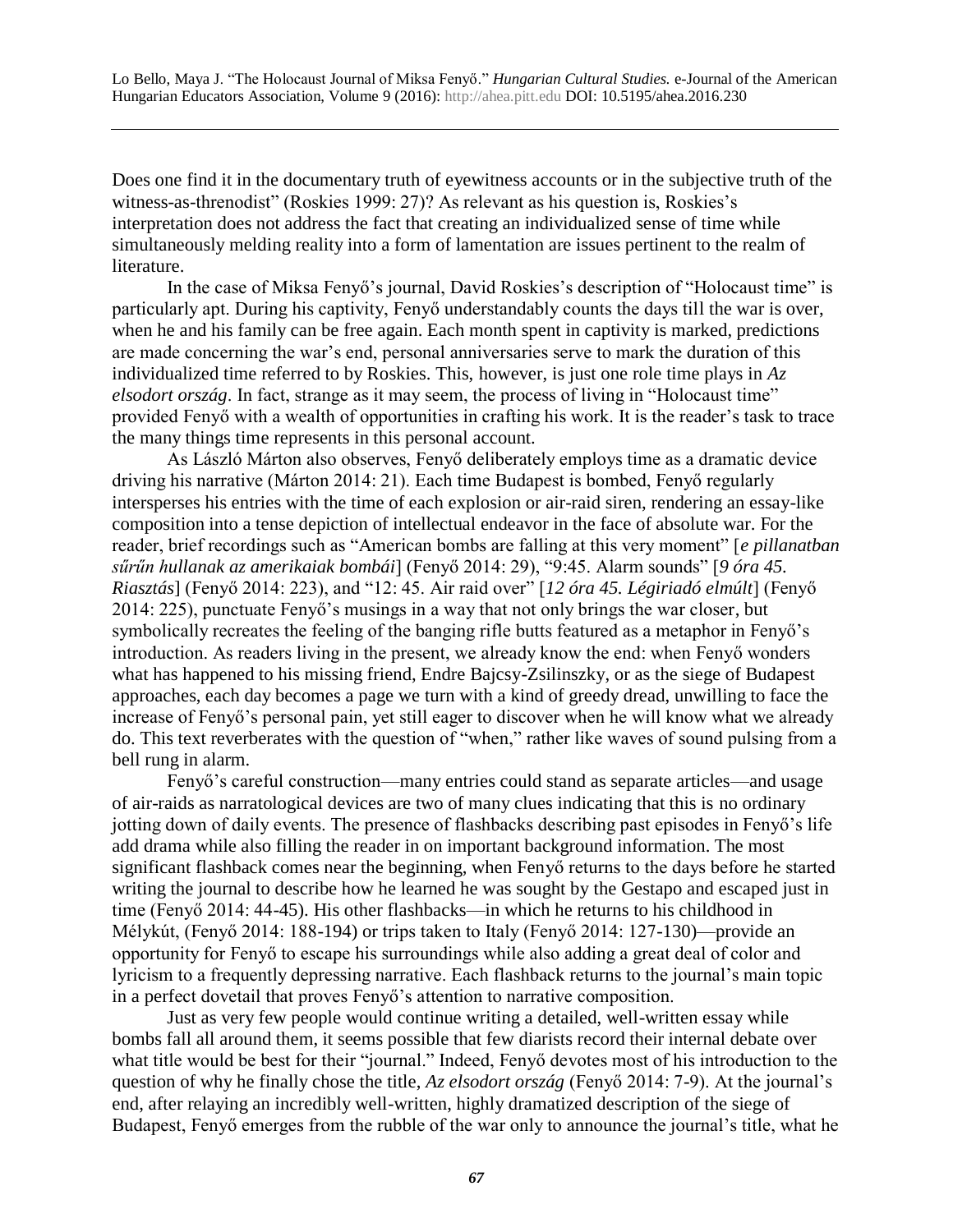feels can only be *A legyilkolt ország* ['A Country Murdered'] (Fenyő 2014: 532) The question of the journal's title thereby answers the main question of what fate awaits Hungary. Additionally, it loops back to the work's beginning in a circular composition negating any relationship with the fragmentary nature of most journal entries.

Unlike most diarists, Fenyő writes with an obvious audience in mind, mainly his son Mario. Moved from hiding-place to hiding-place and exposed to what was happening in Hungary throughout 1944-1945, Mario was presumably aware of the daily challenges the war entailed. Still uncertain of his family's survival, Fenyő could not have been collecting proof of atrocities for the Mario of the journal; instead, he addresses his efforts to the future symbolized by Mario, the next generation Fenyő hopes will use his entries to bring justice to the persecuted. Fenyő's personal handling of time therefore leads to a dual layering of the past, present and future. On an abstract level, Fenyő analyzes Hungary's past, present, and future in order to answer the questions he poses: how did it come to this? What is happening now? What will the future bring to Hungary? At the same time, Fenyő repeats this structure on a far more personal level. The present is represented by Fenyő's fate, clearly linked to the war's progress in the following comment: "Cherbourg—about to fall. Ancona—about to fall. And so I feel—am I" [*Cherbourg esedékes. Ancona esedékes. Azt hiszem, én is*] (Fenyő 2014: 15). As previously mentioned, the flashbacks recreate important episodes from Fenyő's past. Finally, addressing his narrative to his nine-year-old son (Fenyő had three sons and one daughter and the children from his first marriage—György, Iván and Anna Fenyő—were adults at the time of the war) turns the future from an abstract concept into a concrete individual. Always distant, always longed for, always in danger of being snuffed out: this is the future in its most infinitely precious form. As a reader, I must confess that following Fenyő's recording of the war's progression would be far less interesting if it were not for this consciously individualized depiction of time.

In possession of a firm beginning and end, a well-developed cast of characters, a concrete audience, a title and clearly traceable timeline, *Az elsodort ország* becomes a narrative so cunningly constructed that it appears to be a journal while actually bearing many characteristics of a novel. Fenyő summarizes the numerous paradoxes surrounding the nature of his writing in the following quotation:

> The moment pen is taken into hand, a certain pose has already been taken. A person is already sifting, discarding one thought in favor of the other, weighing what effect his words may have: writing is a matter of telling lies. We are only sincere as long as we remain unaccountable; he who writes immediately becomes accountable, and can no longer remain sincere (Fenyő 2014: 55).

[*Mihelyt az ember tollat vesz a kezébe, már egy bizonyos pózba helyezkedik. Már szelektálnia kell, az egyik gondolatot elvetnie, mondanivalójának hatásfokát mérlegelnie: az írás hazug dolog. Csak addig vagyunk őszinték, míg ellenőrizhetetlennek tartjuk magunkat; aki ír, az módot ad az ellenőrzésre, az már nem tud őszinte lenni.*]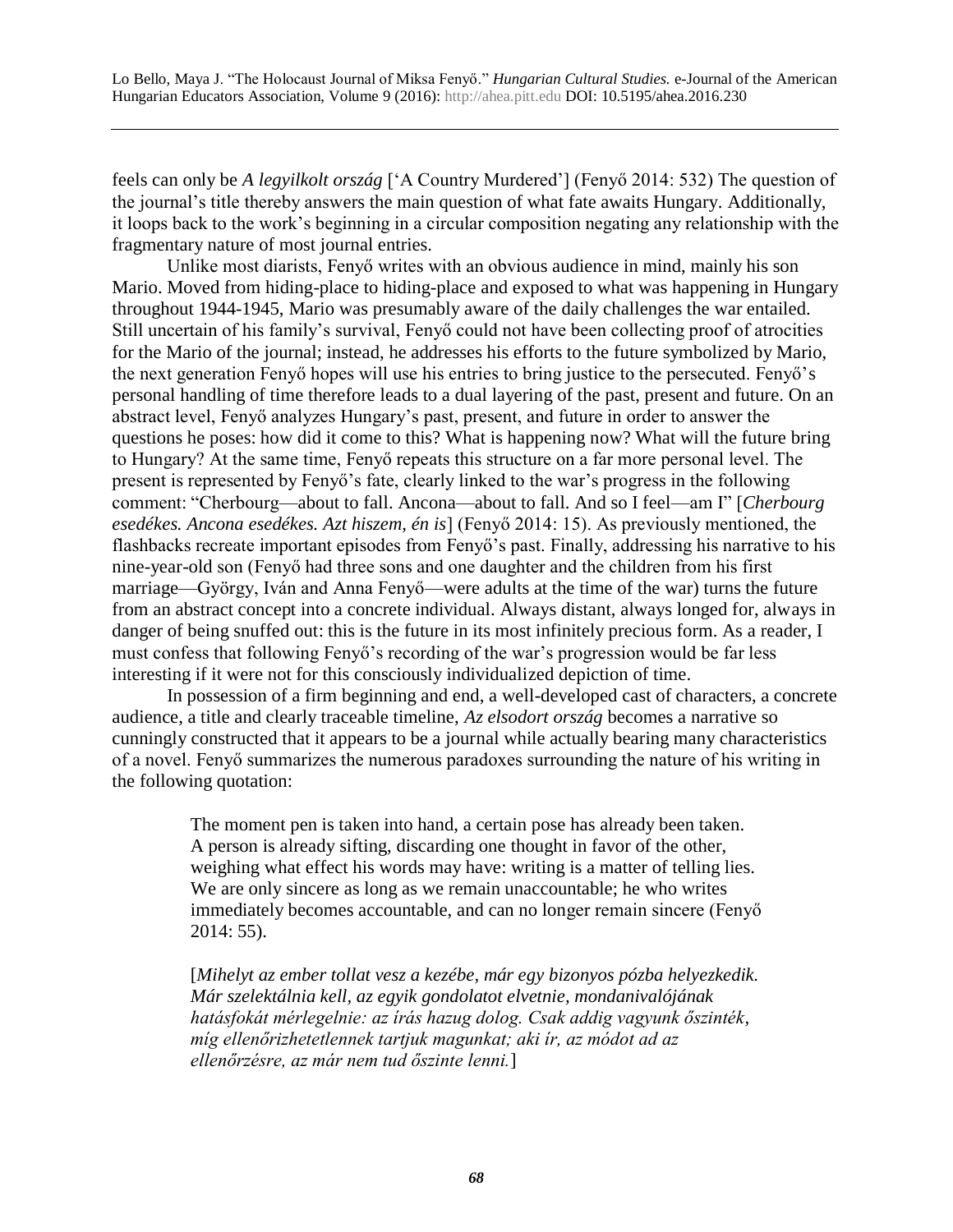In the field of literary theory, it is virtually impossible to discuss the nature of personal literature without referring to Philippe Lejeune's work, *On Autobiography*. In Lejeune's definition, diaries are not retrospective; a curious conundrum given Fenyő's frequent usage of flashbacks. In addition, author, narrator, and protagonist must be identical (Lejeune1989: 4). According to Lejeune, the author-narrator connection is made through usage of a title (such as *My Life*, *The Story of My Life*) or in the initial section of the text, where the narrator clearly acts like the author of this text, thereby leaving the reader in no doubt as to whom "I" refers to, even if this "I" is not named in the text itself (Lejeune 1989: 14). The directives and explanations contained in Fenyő's introduction to *Az elsodort ország* are examples of this implicit connection between author and narrator. At the same time, Fenyő's decision to use a title that alludes to a well-known work—Dezső Szabó's 1919 novel, *Az elsodort falu* ['A Village Adrift']—discards an opportunity to strengthen the author-narrator link in favor of placing his journal in a literary context.

True, Fenyő's identity as author cannot be denied. As mentioned previously, his determined portrayal of himself as an intellectual, critic, and author is perhaps the only stable factor present throughout the many questions surrounding his identity. The limits surrounding Lejeune's theories on author-narrator identity must be acknowledged in the case of Holocaust diaries, works of life-writing that record identity's disintegration. Furthermore, as the Holocaust author records events, the narrator's loss of identity forges the link between narrator and protagonist. In the case of Fenyő's journal, I argue that it is precisely this aspect that forms a basis for how authentic his record is perceived to be. While Lejeune refers to autobiography in his definition of the referential pact—the implicit contract between reader and author in which the author promises to tell the whole truth (Lejeune 1989: 22)—Fenyő's insistence that any kind of writing is always the telling of lies refutes Lejeune's theory while also undermining his own authorial status as a recorder of the truth. What could be the purpose of making such a move?

Citing Gide and Mauriac as examples, Lejeune argues that some authors credit their literary works as containing more truth than their autobiographies in order to turn the question of truth on its head (Lejeune 1989: 27). While it can be argued that autobiography is a separate genre from diary, it is my contention that the risks Miksa Fenyő takes as he skates along the edge of documentary and literature, truth and lies, performs a similar task in his journal. Just as Fenyő preserves his journal as his only space for free expression, he also creates a space for the reader to practice his or her own "right to criticism," *even in the face of a text that bears witness and accepts memory's primal role*.

To return to David Roskies's question of which is truer, the documentary truth of an eyewitness account or the subjective truth of witness-as-threnodist, I can only answer that I do not know. Fenyő's handling of this dilemma indicates that much work remains in the analysis of Holocaust diaries. It is my suggestion that the inherent vulnerability of Holocaust diaries—open to censorship, subjected to moral and ethical judgments, used for their value as historical documentation—as well as the strategies authors use to preserve a disintegrating identity provide two possible approaches in understanding such special texts.

The example of Miksa Fenyő's journal indicates that Holocaust time has other, more long-term effects. Writing a personal account of the Holocaust bifurcates the author as well, turning him into someone whose identity is only that measured and contained by the Holocaust itself. In the case of the Warsaw ghetto diaries, these entries are often the only traces left behind of an individual struggling to survive as the clock ticks to the railway schedule of Holocaust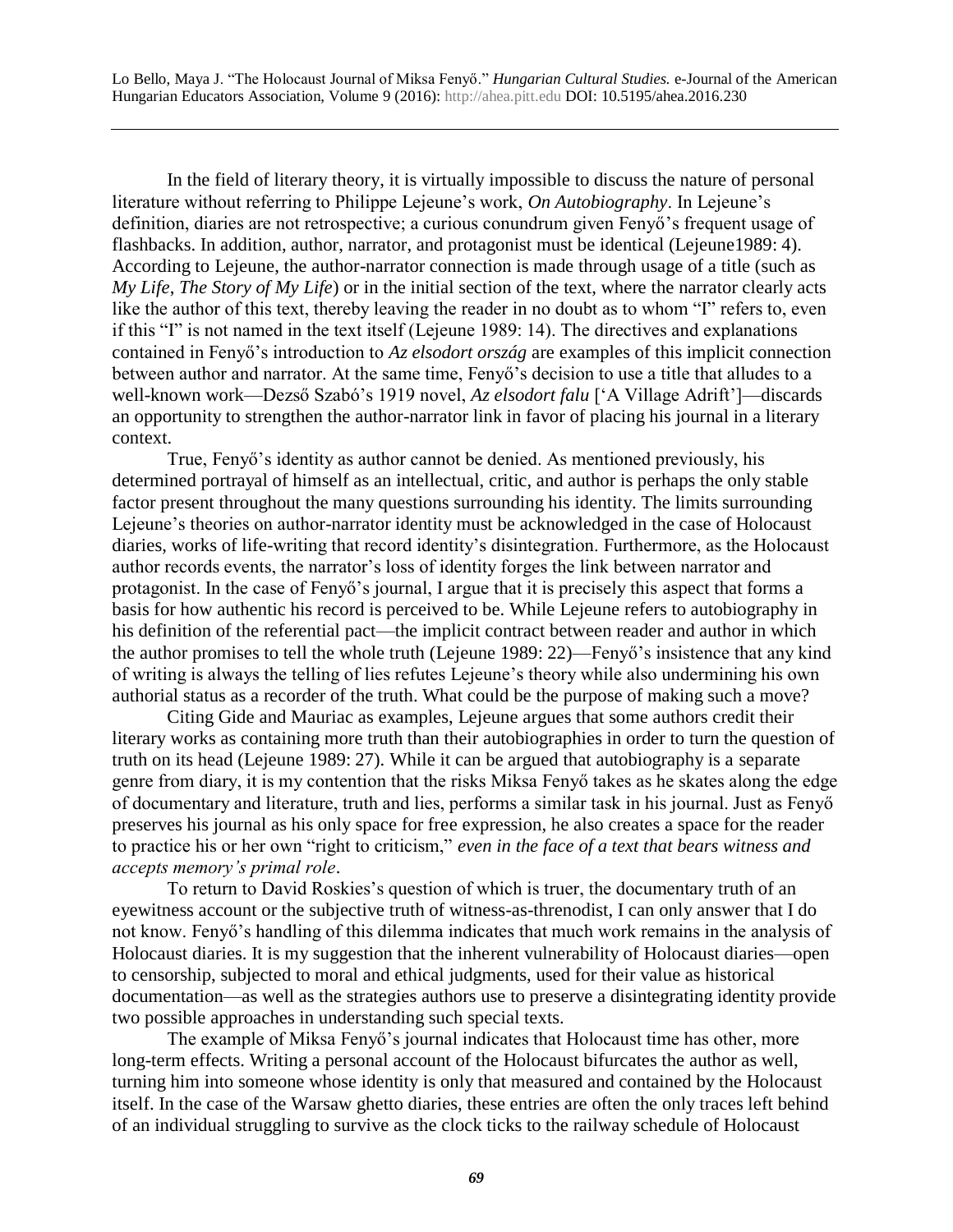time. In spite of their frequent status as fragments, Holocaust diaries become *the* work for which the author is known, a curious state given the fact that personal accounts are generally supplementary in nature. While diaries individualize the Holocaust, reading these individuals solely as witnesses strips them of their previous identities while also restricting the text to one purpose, one interpretation. The complex nature of *Az elsodort ország* underscores a need to examine these texts on several levels and—if possible—within the context of the author's entire oeuvre.

Fenyő's usage of literary techniques is clearly a legacy of his career as a *Nyugat* editor, critic, and essayist, a fact that cannot be emphasized enough since it defines his treatment of the Holocaust. Not only a carefully constructed narration, Fenyő's journal provides many sources of documentary evidence as well. In addition to a wide assortment of essays, reviews, letters to political leaders and critiques, Fenyő's journal contains a wealth of newspaper articles, comments, conversations, handbills, and radio reports all painstakingly copied into the journal as a means of recording a world he could not participate in. Fenyő thereby broadens the scope of his entries in order to bear witness to events he does not in fact see, but rather gleans from other sources

As obvious as it is that Fenyő spent the war in hiding, the amazing activity present in this text—visitors, radio reports, access to local and foreign newspapers, more visitors, phone calls, more radio reports—makes it seem like Fenyő is at the hub of a bustling, Holocaust control center rather than spending months in the equivalent of a closet. Whether this is a true portrayal or not really does not matter: this is Fenyő's recreation of "active observation," his reason for staying in Hungary rather than fleeing when he has the opportunity. Somewhat like Emanuel Ringelblum, Miksa Fenyő single-handedly establishes his own historical archive that is not secreted in milk cans under ghetto floorboards, but gathered into one work. In literature, the best way to compile such varied material into one narrative is to employ the very eclectic genre of diary, a text whose only formal requirement is placing a date at the beginning of each entry. This perhaps explains why Fenyő did not choose autobiography or memoir to transpose his wartime experiences into his attempt at the most authentic depiction of what it was like to live during the Holocaust in Budapest, Hungary.

In the course of the Second World War, Miksa Fenyő lost virtually everything that represented his life's work. After decades of success, *Nyugat*, the journal he lovingly nurtured, like he did the roses in his garden, could no longer be published. The anti-Jewish decrees forced him to give up his career at GYOSZ, his position as a member of Parliament, and his work as a critic. In order to remain out of the Gestapo's hands, his second wife and youngest child had to change their last names. His older children worked in labor camps and barely managed to escape the ghetto. His home and possessions were either destroyed or stolen, his friends either killed, sent to labor camps, or forced to flee. After the war, Fenyő was forced by the Rákosi regime to leave Hungary, the country whose fate formed the center of his work, *Az elsodort ország*. This, too, is a part of his narrative. Yet this story could not have been told without the tools and knowledge he gained in all of his capacities as critic, editor, essayist, GYOSZ director, and politician. His journal is a true reflection of the richness of Fenyő's entire oeuvre. Its acceptance of an uncomfortable position someplace between personal and collective, Jewish and Hungarian, history and experience, novel and journal is the work of someone who embraced the consequences of being neither/nor. While I find *Az elsodort ország* to be one of Fenyő's best works, I see its main strength not merely in the fact that it provides an eyewitness account of the